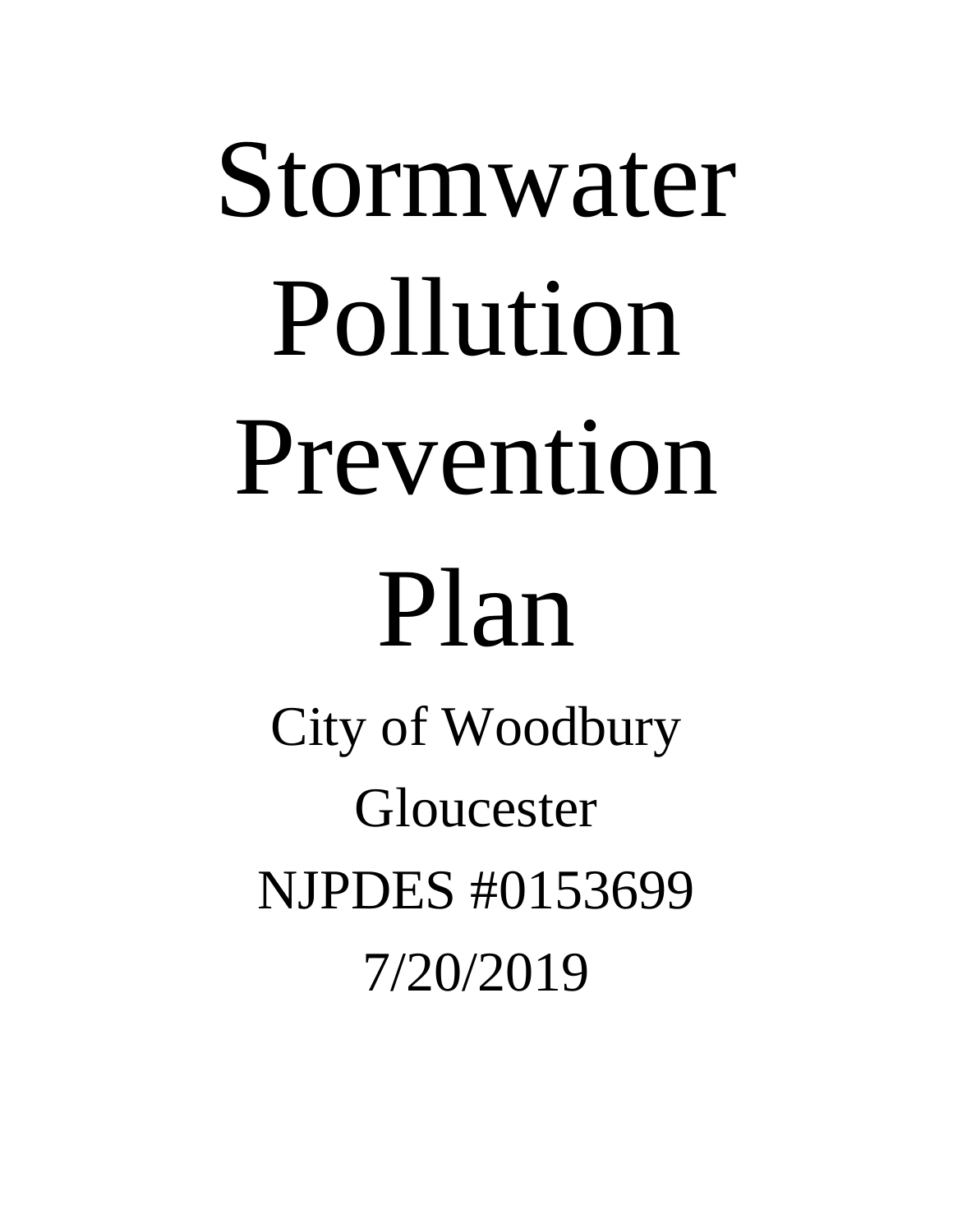## **SPPP Table of Contents**

- Form 1 SPPP Team Members (permit cite IV F 1)
- Form 2 Revision History (permit cite IV F 1)
- Form 3 Public Involvement and Participation Including Public Notice (permit cite IV B 1)
- Form 4 Public Education and Outreach (permit cite IV B 2 and Attachment B)

Form 5 – Post-Construction Stormwater Management in New Development and Redevelopment Program (permit cite IV B 4 and Attachment D)

Form 6 – Ordinances (permit cite IV B 5)

Form 7 – Street Sweeping (permit cite IV B 5 b)

Form 8 – Catch Basin and Storm Drain Inlets (permit cite IV B 2, IV B 5 b ii, and Attachment C)

Form 9 – Storm Drain Inlet Retrofitting (permit cite IV B 5 b)

Form 10 – Municipal Maintenance Yards and Other Ancillary Operations (permit cite IV B 5 c and Attachment E)

- Form 11 Employee Training (permit cite IV B 5 d, e, f)
- Form  $12$  Outfall Pipes (permit cite IV B 6 a, b, c)
- Form 13 Stormwater Facilities Maintenance (permit cite IV C 1)
- Form 14 Total Maximum Daily Load Information (permit cite IV C 2)
- Form 15 Optional Measures (permit cite IV E 1 and IV E 2)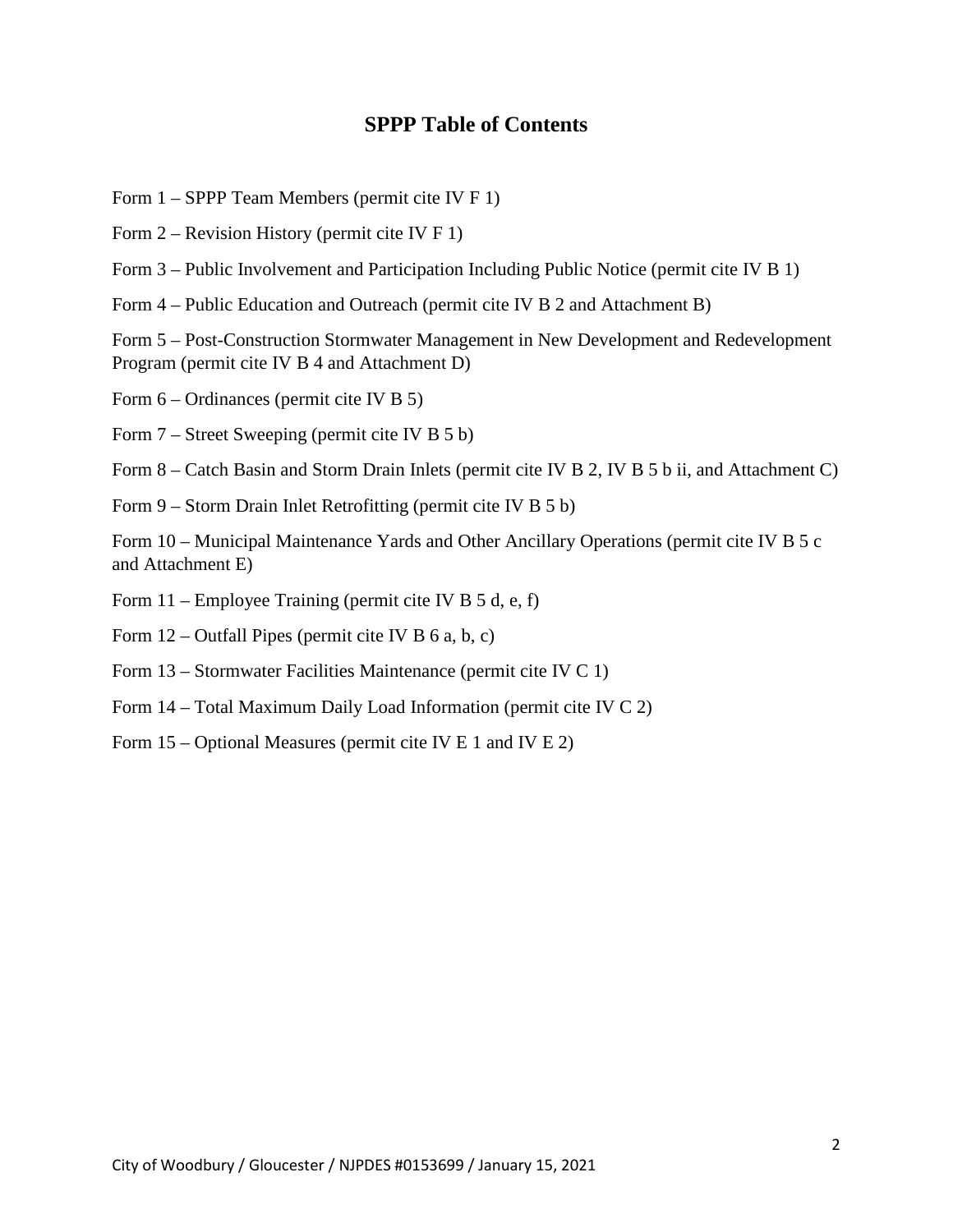# **SPPP Form 1 – SPPP Team Members**

|                              | <b>Stormwater Program Coordinator (SPC)</b>                                                           |
|------------------------------|-------------------------------------------------------------------------------------------------------|
| Print/Type<br>Name and Title | Richard Leidy - Stormwater Coordinator                                                                |
| Office Phone #<br>and eMail  | 856-853-0892 rleidy@woodbury.nj.us                                                                    |
| Signature/Date               |                                                                                                       |
|                              |                                                                                                       |
|                              | <b>Individual(s) Responsible for Major Development Project</b><br><b>Stormwater Management Review</b> |
| Print/Type<br>Name and Title | Wayne Roorda – Planning and Zoning                                                                    |
| Print/Type<br>Name and Title | Paul Breier - City Engineer                                                                           |
| Print/Type<br>Name and Title | John Leech – Construction Code Official                                                               |
| Print/Type<br>Name and Title | Peg Sickel - Mayor                                                                                    |
| Print/Type<br>Name and Title |                                                                                                       |
|                              | <b>Other SPPP Team Members</b>                                                                        |
| Print/Type<br>Name and Title | Cassidy Swanson - Municipal Clerk                                                                     |
| Print/Type<br>Name and Title | Timothy Scaffidi - City Solicitor                                                                     |
| Print/Type<br>Name and Title | Richard Leidy - PW Manager                                                                            |
| Print/Type<br>Name and Title | Michael McCaughey – Training Coordinator                                                              |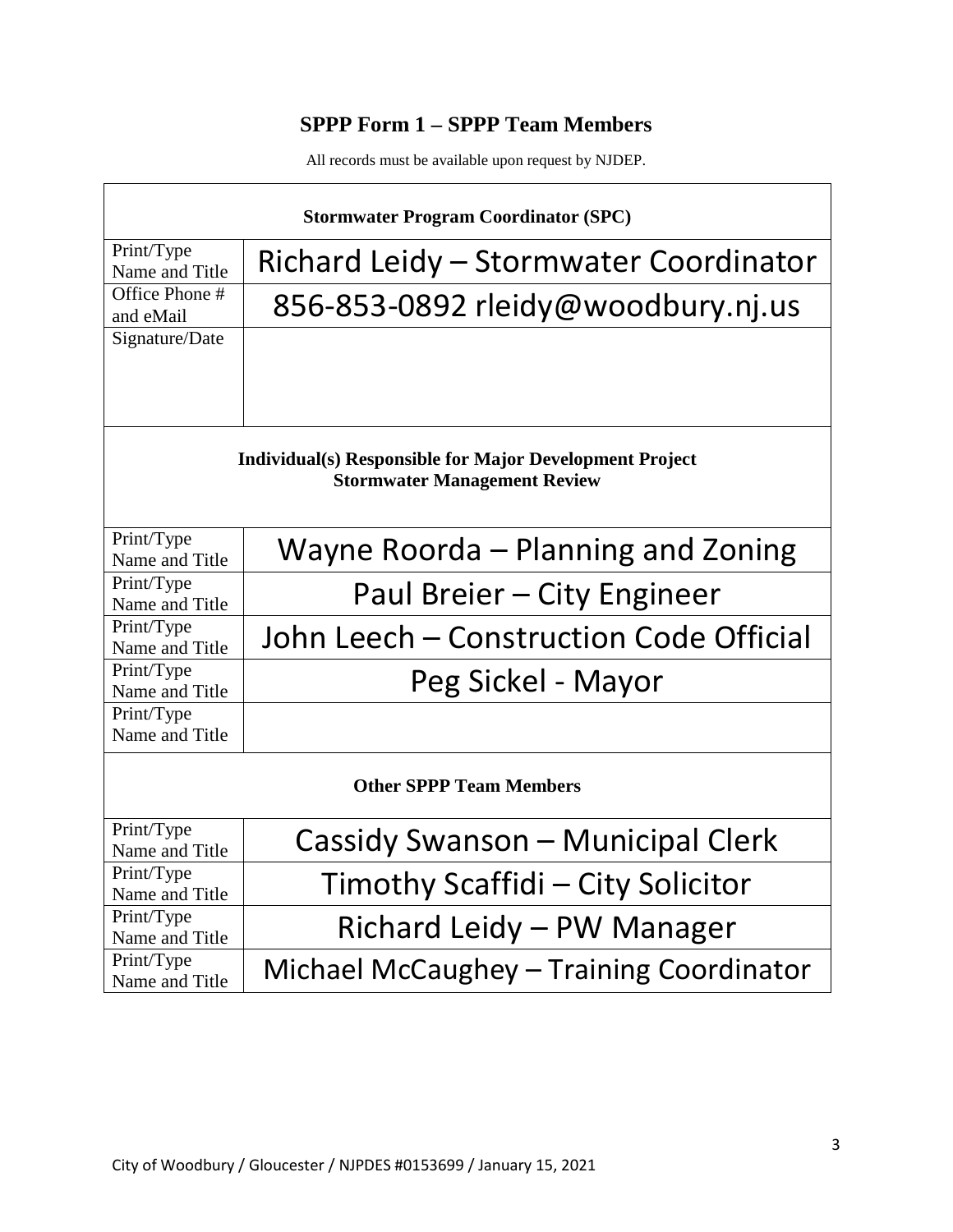# **SPPP Form 2 – Revision History**

|                   | <b>Revision</b><br><b>Date</b> | SPC<br><b>Initials</b> | <b>SPPP</b><br>${\bf Form}$<br><b>Changed</b> | <b>Reason for Revision</b> |
|-------------------|--------------------------------|------------------------|-----------------------------------------------|----------------------------|
| 1.                | 7/20/2019                      | RL                     |                                               | New template updated       |
| $\overline{2}$ .  |                                | $\mathsf{RL}$          | 1/15/2021                                     | Updated Information        |
| $\overline{3}$ .  |                                |                        |                                               |                            |
| 4.                |                                |                        |                                               |                            |
| $\overline{5}$ .  |                                |                        |                                               |                            |
| 6.                |                                |                        |                                               |                            |
| $\overline{7}$ .  |                                |                        |                                               |                            |
| $\overline{8}$ .  |                                |                        |                                               |                            |
| 9.                |                                |                        |                                               |                            |
| 10.               |                                |                        |                                               |                            |
| $\overline{11}$ . |                                |                        |                                               |                            |
| $\overline{12}$ . |                                |                        |                                               |                            |
| 13.               |                                |                        |                                               |                            |
| 14.               |                                |                        |                                               |                            |
| 15.               |                                |                        |                                               |                            |
| 16.               |                                |                        |                                               |                            |
| 17.               |                                |                        |                                               |                            |
| 18.               |                                |                        |                                               |                            |
| 19.               |                                |                        |                                               |                            |
| 20.               |                                |                        |                                               |                            |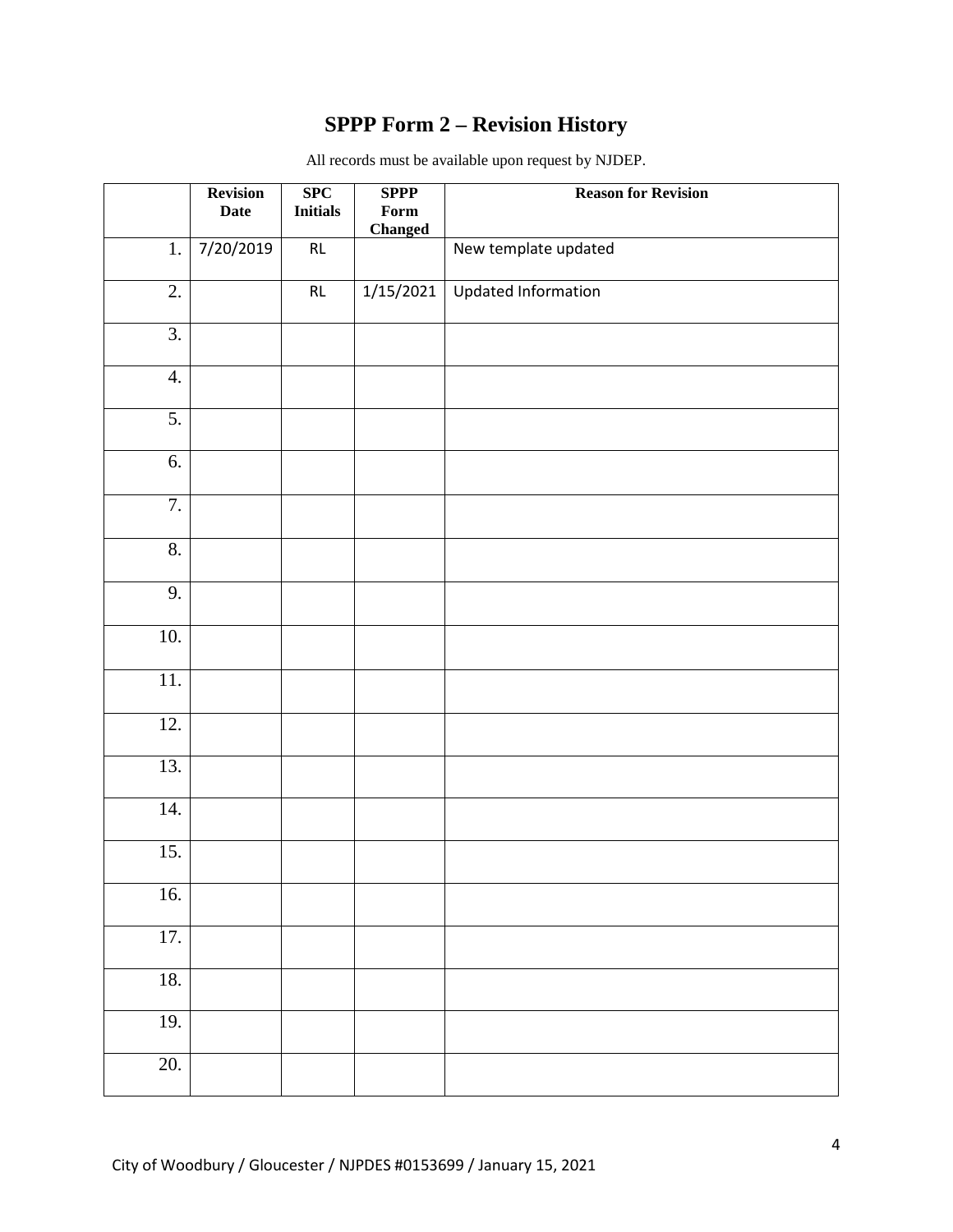# **SPPP Form 3 – Public Involvement and Participation Including Public Notice**

| Website URL where the<br>1.<br><b>Stormwater Pollution</b><br>Prevention Plan (SPPP) is<br>posted online:                                                         | Woodbury.nj.us<br>http://woodbury.nj.us/city-departments/public-works-department                                                                                                                                                                                                                                                                                                                                                                                                                                                                                                                                                                                                     |
|-------------------------------------------------------------------------------------------------------------------------------------------------------------------|--------------------------------------------------------------------------------------------------------------------------------------------------------------------------------------------------------------------------------------------------------------------------------------------------------------------------------------------------------------------------------------------------------------------------------------------------------------------------------------------------------------------------------------------------------------------------------------------------------------------------------------------------------------------------------------|
| 2. Date of most current SPPP:                                                                                                                                     | 1/15/2021                                                                                                                                                                                                                                                                                                                                                                                                                                                                                                                                                                                                                                                                            |
| Website URL where the<br>3.<br><b>Municipal Stormwater</b><br>Management Plan (MSWMP)<br>is posted online:<br>4. Date of most current                             | http://woodbury.nj.us/wp-<br>content/uploads/2021/02/Watershed-Based-Municipal-<br>Stormwater-Management-Plan.pdf<br>2/1/2006                                                                                                                                                                                                                                                                                                                                                                                                                                                                                                                                                        |
| <b>MSWMP:</b><br>5. Physical location and/or<br>website URL where<br>associated municipal records<br>of public notices, meeting<br>dates, minutes, etc. are kept: | http://woodbury.nj.us/city-departments/planningzoning-<br>board/combined-planning-zoning-board-agendas-minutes                                                                                                                                                                                                                                                                                                                                                                                                                                                                                                                                                                       |
| stormwater program:                                                                                                                                               | 6. Describe how the permittee complies with applicable state and local public notice requirements<br>when providing for public participation in the development and implementation of a MS4                                                                                                                                                                                                                                                                                                                                                                                                                                                                                          |
|                                                                                                                                                                   | For meetings where public notice is required under the Open Public Meetings<br>Act<br>('Sunshine Law", N.J.S.A 10:4-6 et seq.), the City of Woodbury provides public notice in a manner<br>that complies with the requirements of that act. Also, in regard to the passage of ordinances, the City<br>of Woodbury provides public notice in a manner that complies with the requirements of N.J.S.A.<br>40:49-1 et seq. In addition, for municipal actions (e.g., adoption of the municipal stormwater<br>management plan) subject to public notice requirements in the Municipal Land Use Law (N.J.S.A.<br>40:55D-1 et seq.) the City of Woodbury complies with those requirements. |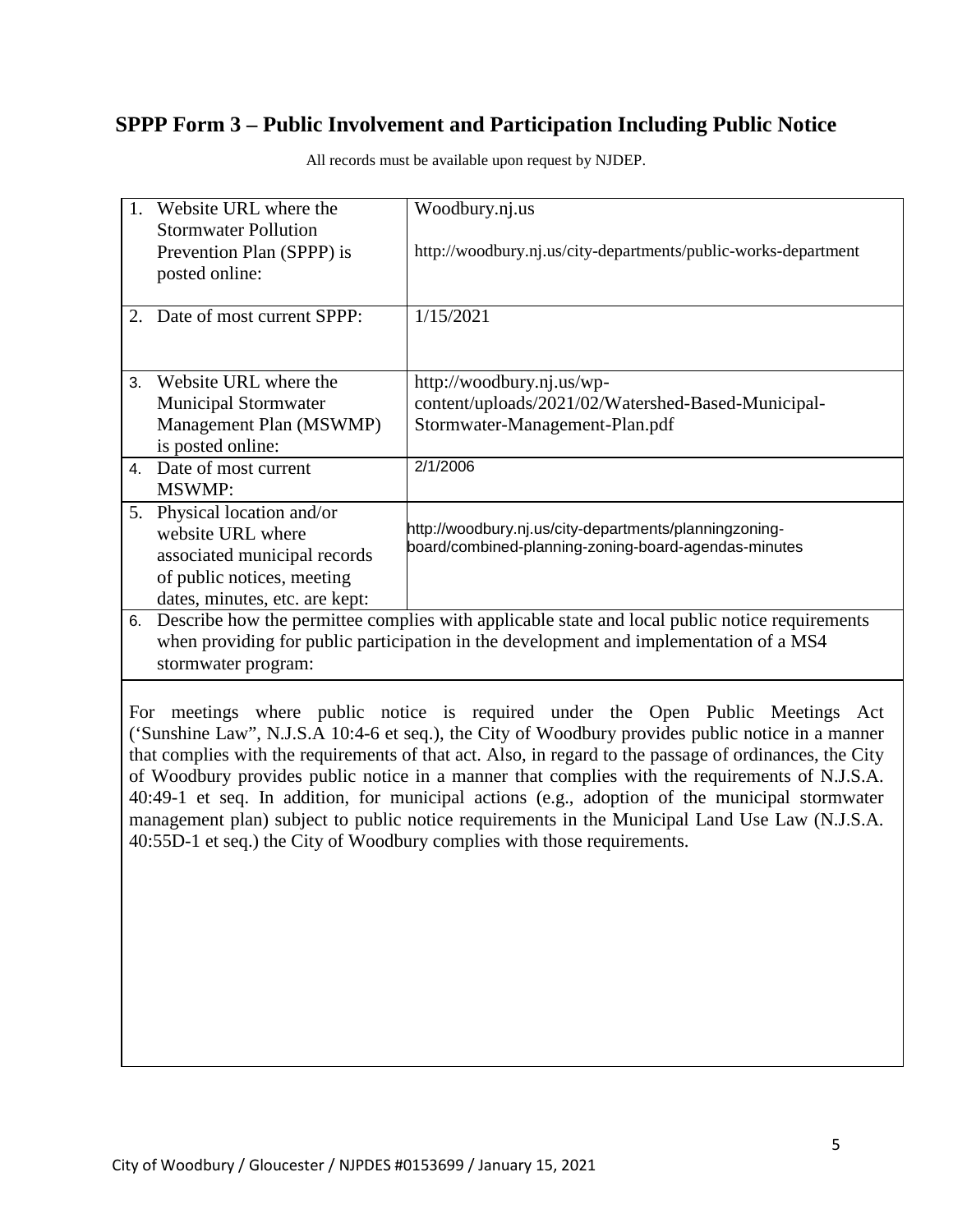## **SPPP Form 4 – Public Education and Outreach**

All records must be available upon request by NJDEP.

1. Describe how public education and outreach events are advertised. Include specific websites and/or physical locations where materials are available.

Woodbury.nj.us is the local website which contains all public education and outreach events advertisements.

We have information materials located at city hall at 33 Delaware St., Woodbury, NJ 08096.

2. Describe how businesses and the general public within the municipality are educated about the hazards associated with illicit connections and improper disposal of waste.

The City of Woodbury utilizes its annual water quality report that is mailed to all of our residents with information on stormwater control.

3. Indicate where public education and outreach records are maintained.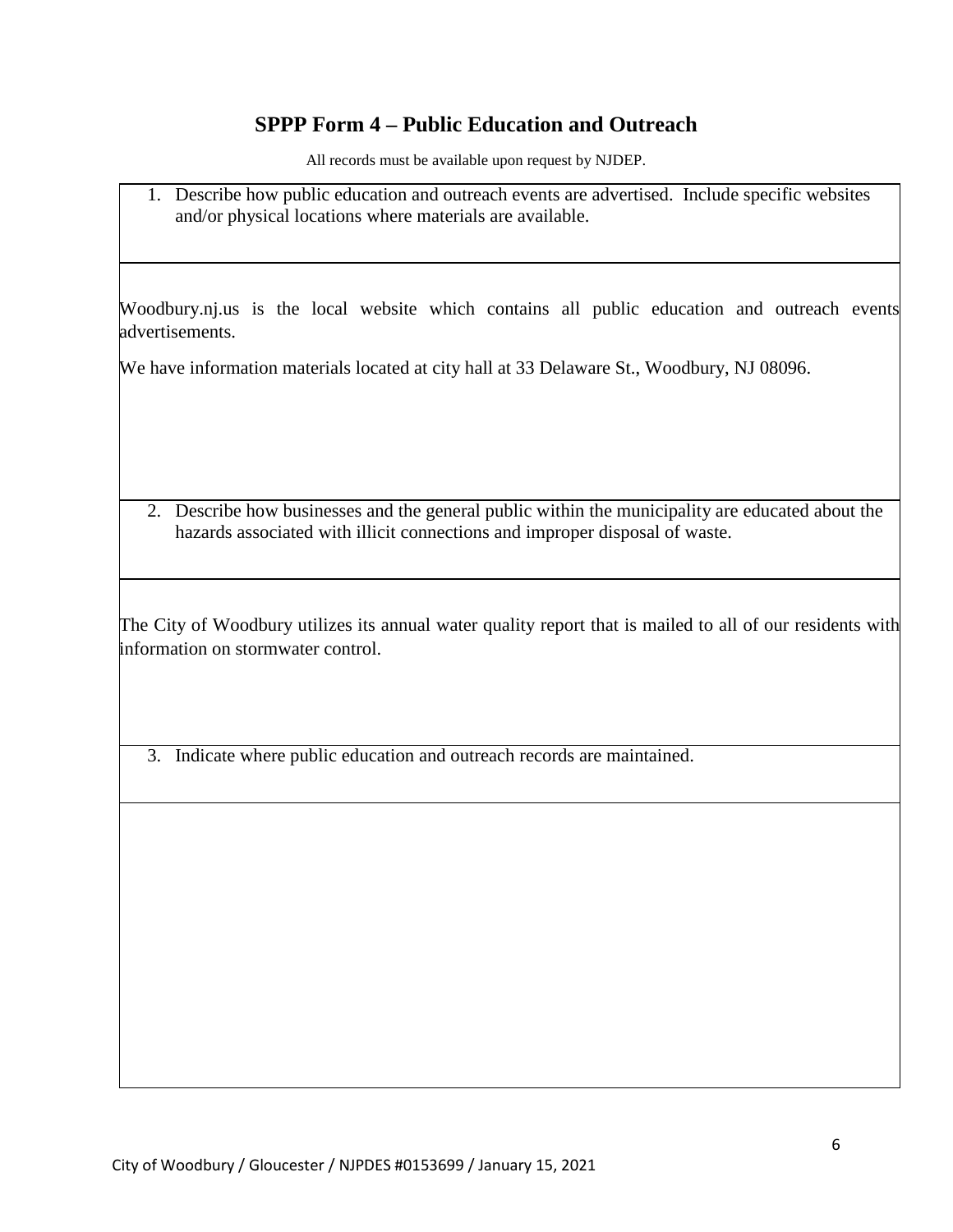## **SPPP Form 5 – Post-Construction Stormwater Management in New Development and Redevelopment Program**

All records must be available upon request by NJDEP.

|  | 1. How does the municipality define 'major development'? |  |  |  |
|--|----------------------------------------------------------|--|--|--|
|  |                                                          |  |  |  |

Article X – Stormwater Control

Major Development – Any development that provides for ultimately disturbing one or more acres of land.

2. Does the municipality approach residential projects differently than it does for non-residential projects? If so, how?

No, all major development projects whether residential or non-residential that meets the outlined definition ultimately disturbing one or more acres of land are treated equally.

3. What process is in place to ensure that municipal projects meet the Stormwater Control Ordinance?

**[\(4\)](https://ecode360.com/11414802#11414802)** The total gross floor area of all buildings, including basement.

<sup>§</sup> 170-6 Site Plan Review

**[B.](https://ecode360.com/11414798#11414798)** Site plan review requirements. All applications shall be accompanied by copies of a proposed site plan which may be a copy of a site plan prepared for submittal to the Gloucester County Planning Board which meets all requirements of the county relating to site plans, together with additional information required by this chapter. At the minimum, the following information shall be submitted, unless<br>waived or modified by t

**[<sup>\(1\)</sup>](https://ecode360.com/11414799#11414799)** The location, boundaries, dimensions and ownership of the land to be included; the names of the owners of adjoining properties; and the zoning district in which located.

<sup>(&</sup>lt;u>2)</u><br>The location, use, dimensions and arrangement of existing and proposed buildings and structures, signs, streets, sidewalks, railroads, railroad sidings, or extensions thereof, and open spaces, including the<br>height of patterns, and other provisions for accommodating traffic; and the location of all areas devoted to planting, landscaping or similar purposes. The plan shall also indicate the location and use of buildings on<br>adjoining lots

**[<sup>\(3\)</sup>](https://ecode360.com/11414801#11414801)** Provisions made for pedestrian circulation.

**[<sup>\(5\)</sup>](https://ecode360.com/11414803#11414803)** The physical features of the tract, including existing topography and proposed grading contours.

<sup>&</sup>lt;u>[\(6\)](https://ecode360.com/11414804#11414804)</u><br>The provisions made for all utilities, refuse disposal, stormwater drainage, exterior lighting and the location of exterior air-conditioning equipment. All such improvements shall comply with the<br>standards establishe may be promulgated by federal, state and county agencies.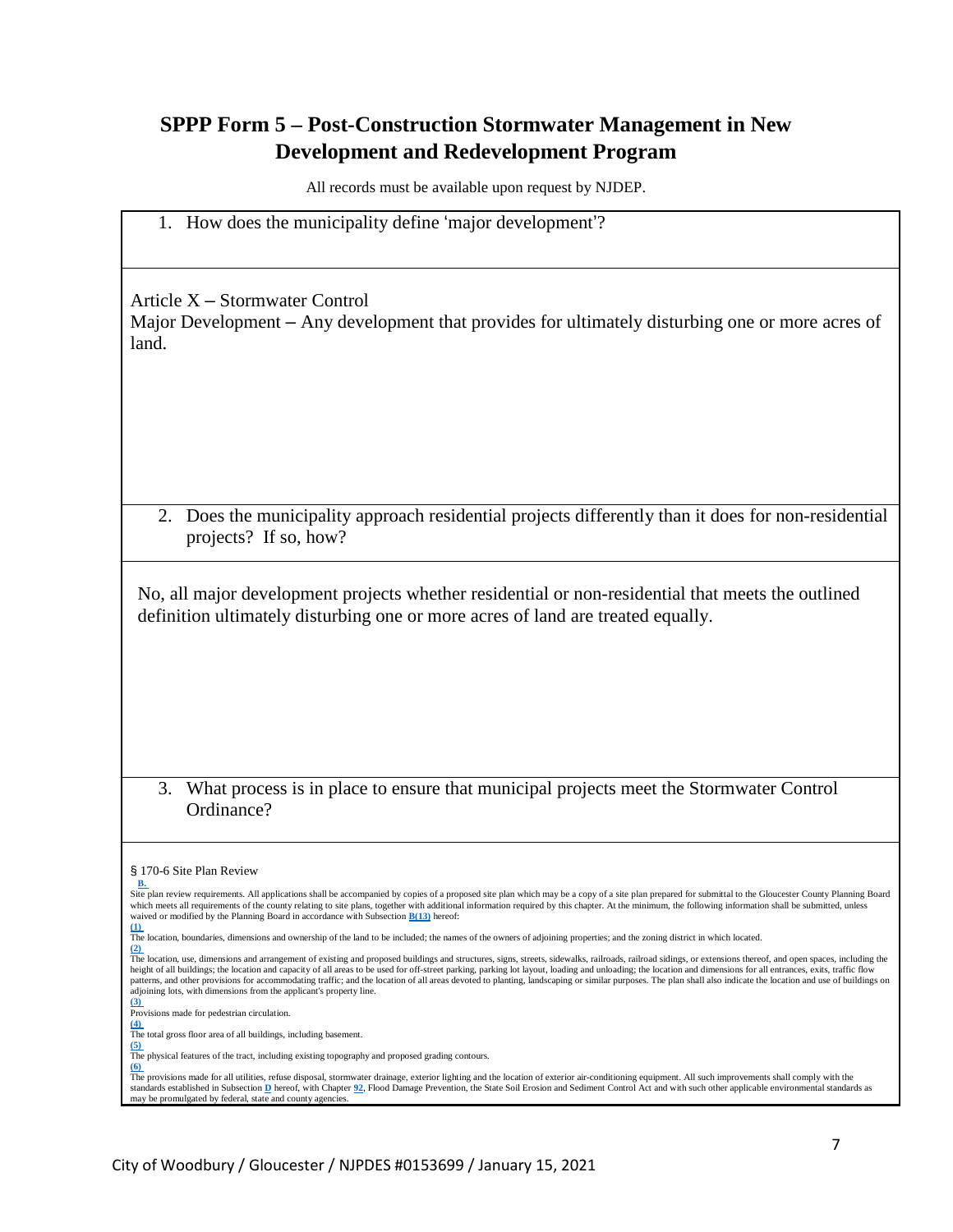| (RSIS). Attach a flow chart if available.                                                                                                                                                  | 4. Describe the process for reviewing major development project applications for compliance<br>with the Stormwater Control Ordinance (SCO) and Residential Site Improvement Standards                                                                                                                                                                                                                        |
|--------------------------------------------------------------------------------------------------------------------------------------------------------------------------------------------|--------------------------------------------------------------------------------------------------------------------------------------------------------------------------------------------------------------------------------------------------------------------------------------------------------------------------------------------------------------------------------------------------------------|
| <b>Chapter 165Stormwater Control</b>                                                                                                                                                       |                                                                                                                                                                                                                                                                                                                                                                                                              |
| for inspection by the public during normal business hours.]                                                                                                                                | [A Stormwater Control Ordinance was adopted by the Mayor and Council of the<br>City of Woodbury 7-24-2006 by Ord. No. 2033-06. That ordinance also repealed<br>former Chapter 165, Stormwater Control, originally adopted as Ch. 171 (and<br>renumbered for codification purposes) 3-28-2005 by Ord. No. 1986-05. A<br>complete copy of the current ordinance is on file in the City's offices and available |
| 5. Does the Municipal<br><b>Stormwater Management</b><br>Plan include a mitigation<br>plan?                                                                                                |                                                                                                                                                                                                                                                                                                                                                                                                              |
| What is the physical location<br>6.<br>of approved applications for<br>major development projects,<br><b>Major Development</b><br>Summary Sheets (permit att.<br>D), and mitigation plans? | Location of approved applications for major development projects is filed<br>in Municipal Clerks office & Code Enforcement Office.                                                                                                                                                                                                                                                                           |

 $\sqrt{ }$ 

I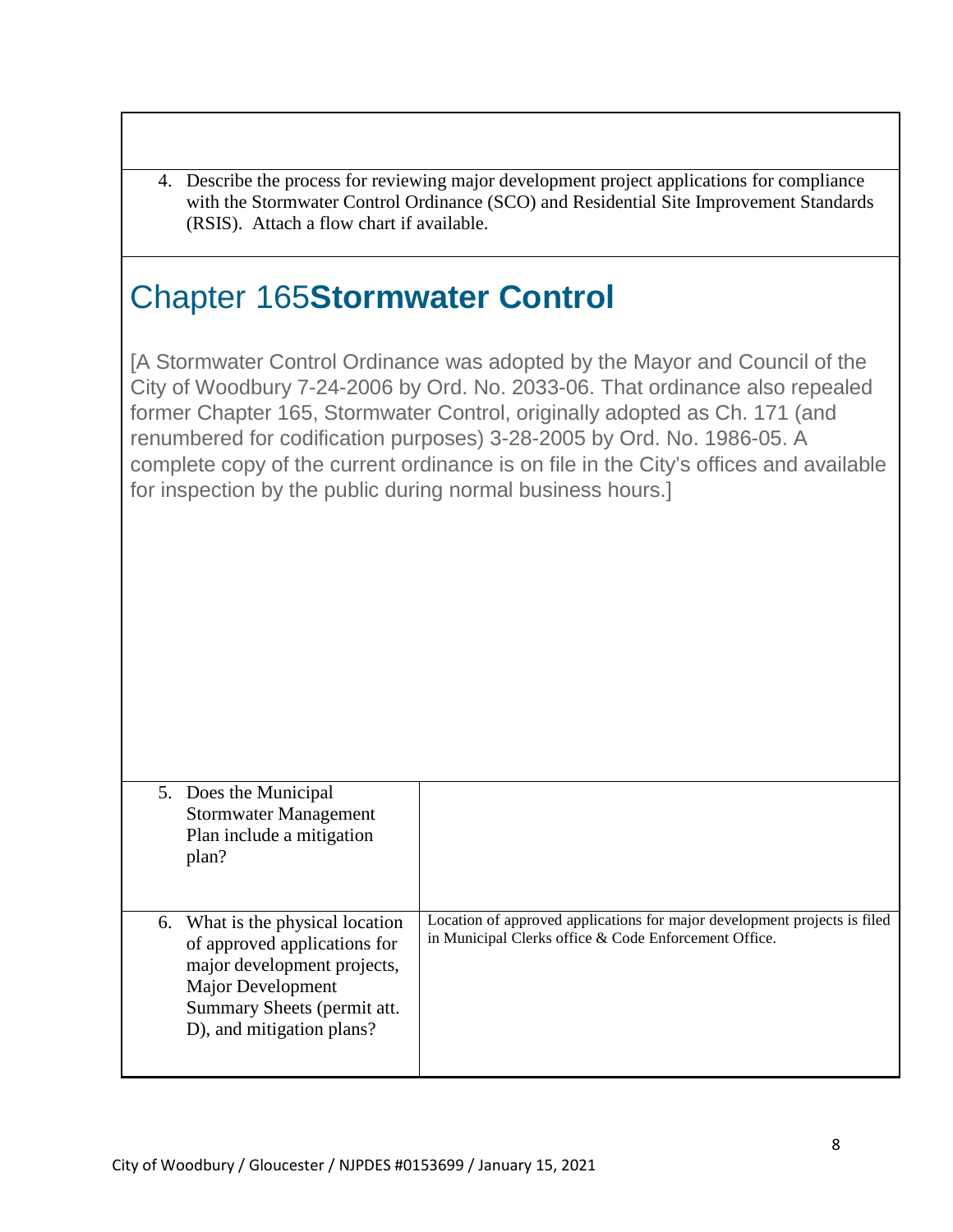# **SPPP Form 6 – Ordinances**

| Ordinance<br>permit cite IV.B.1.b.iii                                                             | Date of<br>Adoption<br>03/28/2005 | <b>Website URL</b><br>https://ecode360.com/WO0578/sea                                        | Was the DEP<br>model ordinance<br>adopted without<br>change?<br>No, some minor wording | Entity<br>responsible for<br>enforcement<br>Police Dept. & Health   |
|---------------------------------------------------------------------------------------------------|-----------------------------------|----------------------------------------------------------------------------------------------|----------------------------------------------------------------------------------------|---------------------------------------------------------------------|
| 1. Pet Waste<br>permit cite IV.B.5.a.i                                                            |                                   | rch?query=211-<br>2&scope=all&sortOrder=relevance                                            | changes.                                                                               | Dept.                                                               |
| 2.<br>Wildlife Feeding<br>permit cite IV.B5.a.ii                                                  | 03/28/2005                        | https://ecode360.com/WO0578/sea<br>rch?query=136-<br>1&scope=all&sortOrder=relevance         | No, some minor wording<br>changes.                                                     | Police Dept. & Health<br>Dept.                                      |
| 3.<br><b>Litter Control</b><br>permit cite IV.B5.a.iii                                            | 03/28/2005                        | https://ecode360.com/WO0578/sea<br>rch?query=162-<br>3&scope=all&sortOrder=relevance         | No, some minor wording<br>changes.                                                     | Police Dept. & Health<br>Dept.                                      |
| Improper Disposal of<br>4.<br>Waste<br>permit cite IV.B.5.a.iv                                    | 03/28/2005                        | https://ecode360.com/WO<br>0578/search?query=162-<br>17&scope=all&sortOrder<br>$=$ relevance | No, some minor wording<br>changes.                                                     | Police Dept. & Health<br>Dept.                                      |
| 5. Containerized Yard<br>Waste/ Yard Waste<br><b>Collection Program</b><br>permit cite IV.B.5.a.v | 03/28/2005                        | https://ecode360.com/WO<br>0578/search?query=162-<br>9&scope=all&sortOrder=r<br>elevance     | No, some minor wording<br>changes.                                                     | Public Works, Police<br>Dept. and Health Dept.                      |
| 6. Private Storm Drain<br><b>Inlet Retrofitting</b><br>permit cite IV.B.5.a.vi                    | 06/27/2011                        | https://ecode360.com/WO<br>0578/search?query=156-<br>43&scope=all&sortOrder<br>$=$ relevance | No, some minor wording<br>changes.                                                     | Public Works and Code<br>Enforcement                                |
| <b>Stormwater Control</b><br>7.<br>Ordinance<br>permit cite IV.B.4.g and<br>IV.B.5.a.vii          | 07/24/2006                        | https://ecode360.com/114<br>14523?highlight=165&sea<br>rchId=6225323941555502<br>#11414523   | No, some minor wording<br>changes.                                                     | Public Works, Code<br><b>Enforcement</b> and Planning<br>and Zoning |
| 8. Illicit Connection<br>Ordinance<br>permit cite IV.B.5.a.vii and<br><b>IV.B.6.d</b>             | 03/28/2005                        | https://ecode360.com/WO<br>0578/search?query=156-<br>37&scope=all&sortOrder<br>=relevance    | No, some minor wording<br>changes.                                                     | Public Works and Health<br>Dept.                                    |
| Optional: Refuse<br>9.<br><b>Container/Dumpster</b><br>Ordinance<br>permit cite IV.E.2            | 06/27/2011                        | https://ecode360.com/WO<br>0578/search?query=81-<br>3&scope=all&sortOrder=r<br>elevance      | No, some minor wording<br>changes.                                                     | Public Works, Police<br>Dept. and Health Dept.                      |

All records must be available upon request by NJDEP.

Indicate the location of records associated with ordinances and related enforcement actions:

The city's municipal clerk's office and Code enforcement office.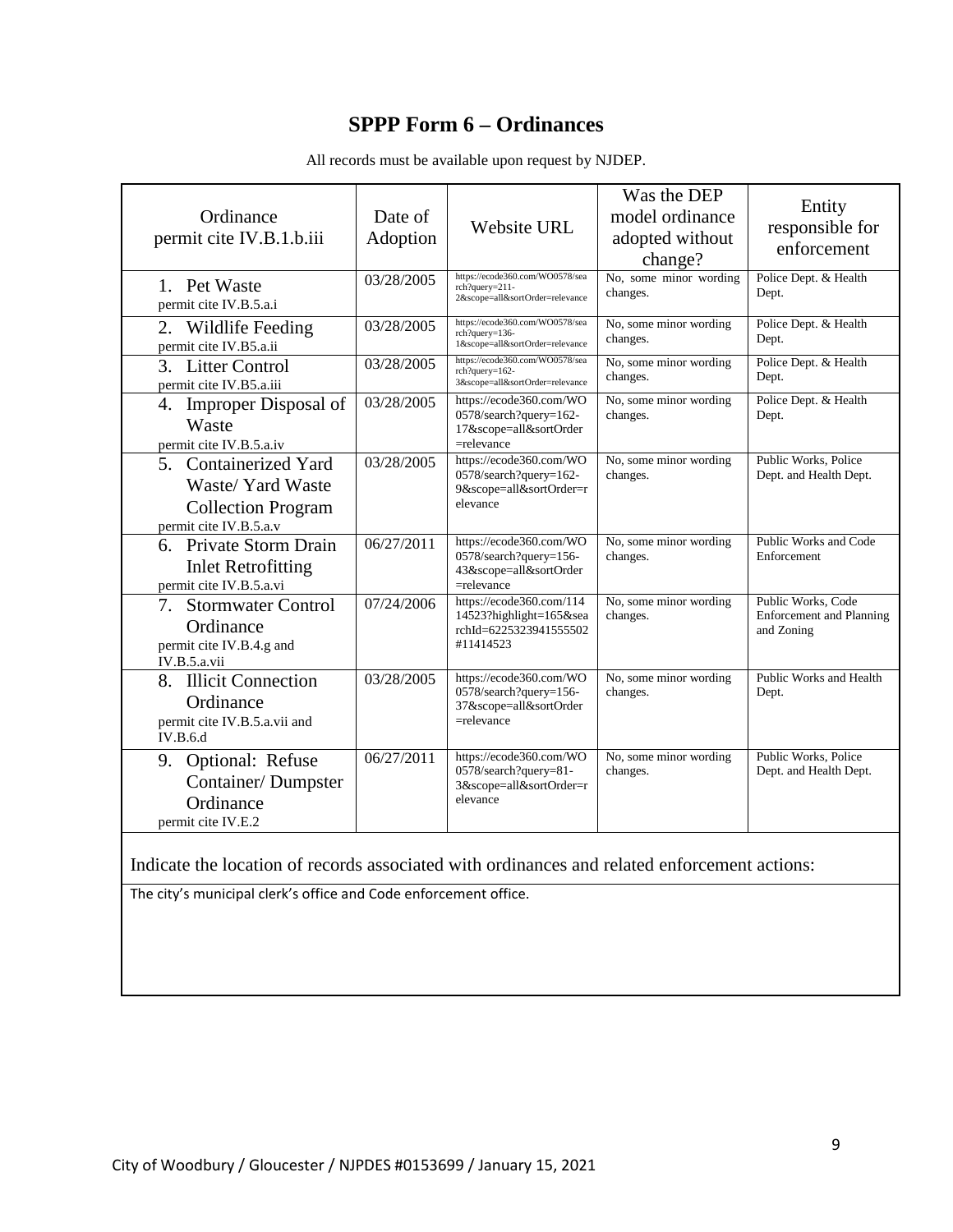## **SPPP Form 7 – Street Sweeping**

All records must be available upon request by NJDEP.

1. Provide a written description or attach a map indicating which streets are swept as required by the NJPDES permit. Describe the sweeping schedule and indicate if any of the streets are swept by another entity through a shared service arrangement.

Park Ave., Deptford Ave., Edith Ave., Hess Ave., Chestnut St., Walnut S., Green St., Oak St., Cooper St., Delaware St., E. Centre St., Aberdeen Pl., Hopkins St., Courtland St., Penn St., Carpenter St., Nelson Ave. and Twells Ave.

Cooper St. and Delaware St. are swept by Gloucester county highway dept.

2. Provide a written description or attach a map indicating which streets are swept that are NOT required to be swept by the NJPDES permit. Describe the sweeping schedule and indicate if any of the streets are swept by another entity through a shared service arrangement.

The City of Woodbury intends on maintaining its existing street sweeping program for all other streets (i.e., those that are not required by the permit), which includes sweeping all other streets once a week. Cooper St., Delaware St., Redbank Ave. and Salem Ave. are maintained by another entity – Gloucester County Road Department.

3. Does the municipality provide street sweeping services for other municipalities? If so, please describe the arrangements.

No, we do not provide street sweeping services for other municipalities.

4. Indicate the location of records, including sweeping dates, areas swept, number of miles swept and total amount of wet tons collected each month. Note which records correspond to sweeping activities beyond what is required by the NJPDES permit, i.e., sweepings of streets within the municipality that are not required by permit to be swept or sweepings of streets outside of the municipality.

All records are located at the public works department.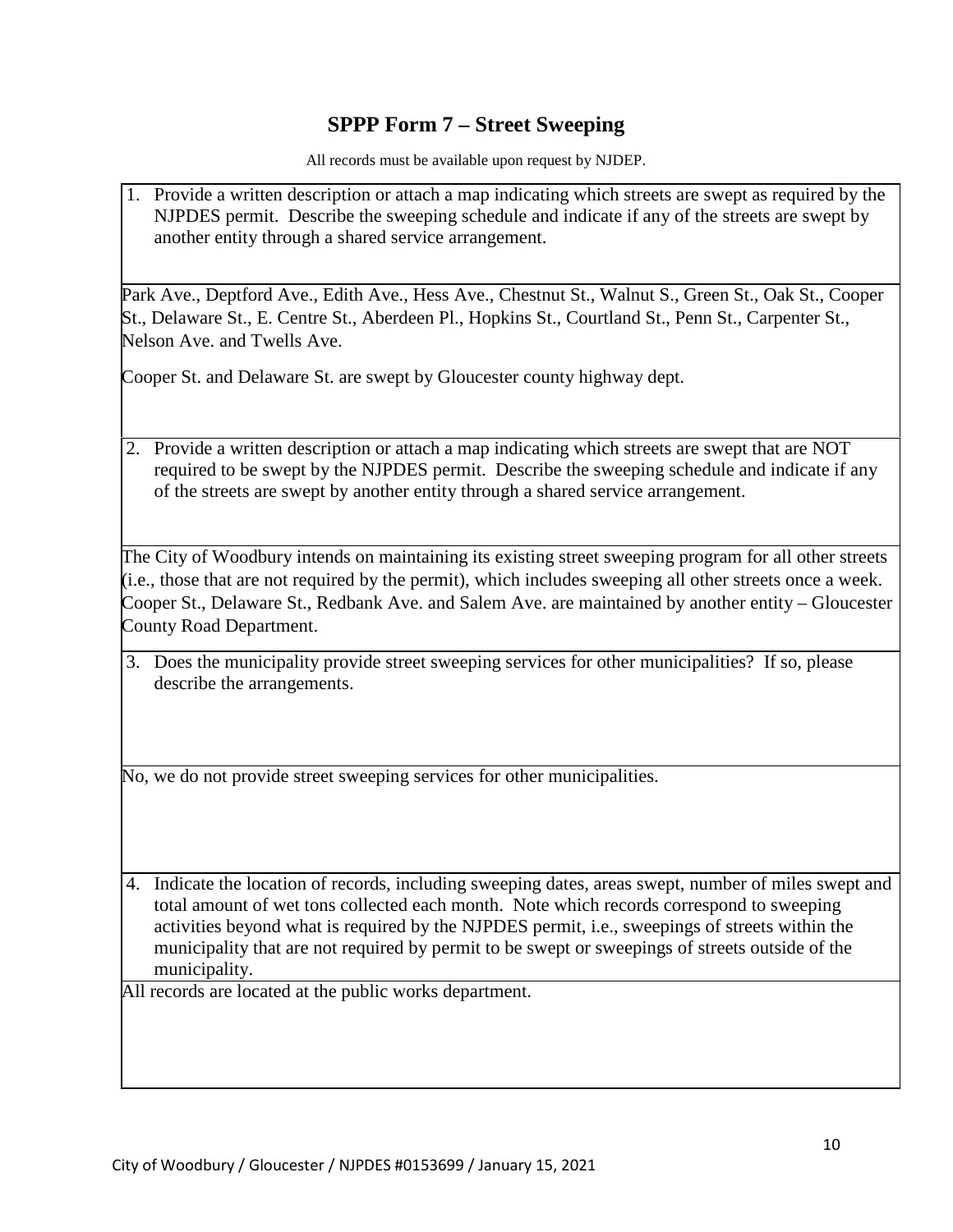# **SPPP Form 8 – Catch Basins and Storm Drain Inlets**

| Describe the schedule for catch basin and storm drain inlet inspection, cleaning, and<br>1.<br>maintenance.                                                                                                                                                                                                                                                                                                                                                                                                                                                                                                                                                                                       |
|---------------------------------------------------------------------------------------------------------------------------------------------------------------------------------------------------------------------------------------------------------------------------------------------------------------------------------------------------------------------------------------------------------------------------------------------------------------------------------------------------------------------------------------------------------------------------------------------------------------------------------------------------------------------------------------------------|
| The City of Woodbury's maintenance procedures for cleaning clogged storm drains are as followed;<br>Once clogged area is identified the staff is assigned a work order for remediation.<br>1.<br>2.<br>All safety and necessary equipment is gathered.<br>3.<br>Safety signage and cones for work area are set up.<br>Using vacuum truck water pressure hoses and vacuum piping clog is removed and debris is properly disposed of.<br>4.<br>Once clear and storm drain is flowing, a downstream drain is located and checked for residual water flow.<br>5.<br>2. List the locations of catch basins and storm drain inlets with recurring problems, i.e.,<br>flooding, accumulated debris, etc. |
| S. Evergreen Ave. has a repeated flooding problem. The road is owned and maintained by<br>the Gloucester County highway department.                                                                                                                                                                                                                                                                                                                                                                                                                                                                                                                                                               |
| 3. Describe what measures are taken to address issues for catch basins and storm drain<br>inlets with recurring problems and how they are prioritized.                                                                                                                                                                                                                                                                                                                                                                                                                                                                                                                                            |
|                                                                                                                                                                                                                                                                                                                                                                                                                                                                                                                                                                                                                                                                                                   |
| 4. Describe the inspection schedule and maintenance plan for storm drain inlet labels on<br>storm drains that do not have permanent wording cast into the design.                                                                                                                                                                                                                                                                                                                                                                                                                                                                                                                                 |
|                                                                                                                                                                                                                                                                                                                                                                                                                                                                                                                                                                                                                                                                                                   |
| Indicate the location of records of catch basin and storm drain inlet inspections and<br>5.<br>the wet tons of materials collected during catch basin and storm drain inlet cleanings.                                                                                                                                                                                                                                                                                                                                                                                                                                                                                                            |
|                                                                                                                                                                                                                                                                                                                                                                                                                                                                                                                                                                                                                                                                                                   |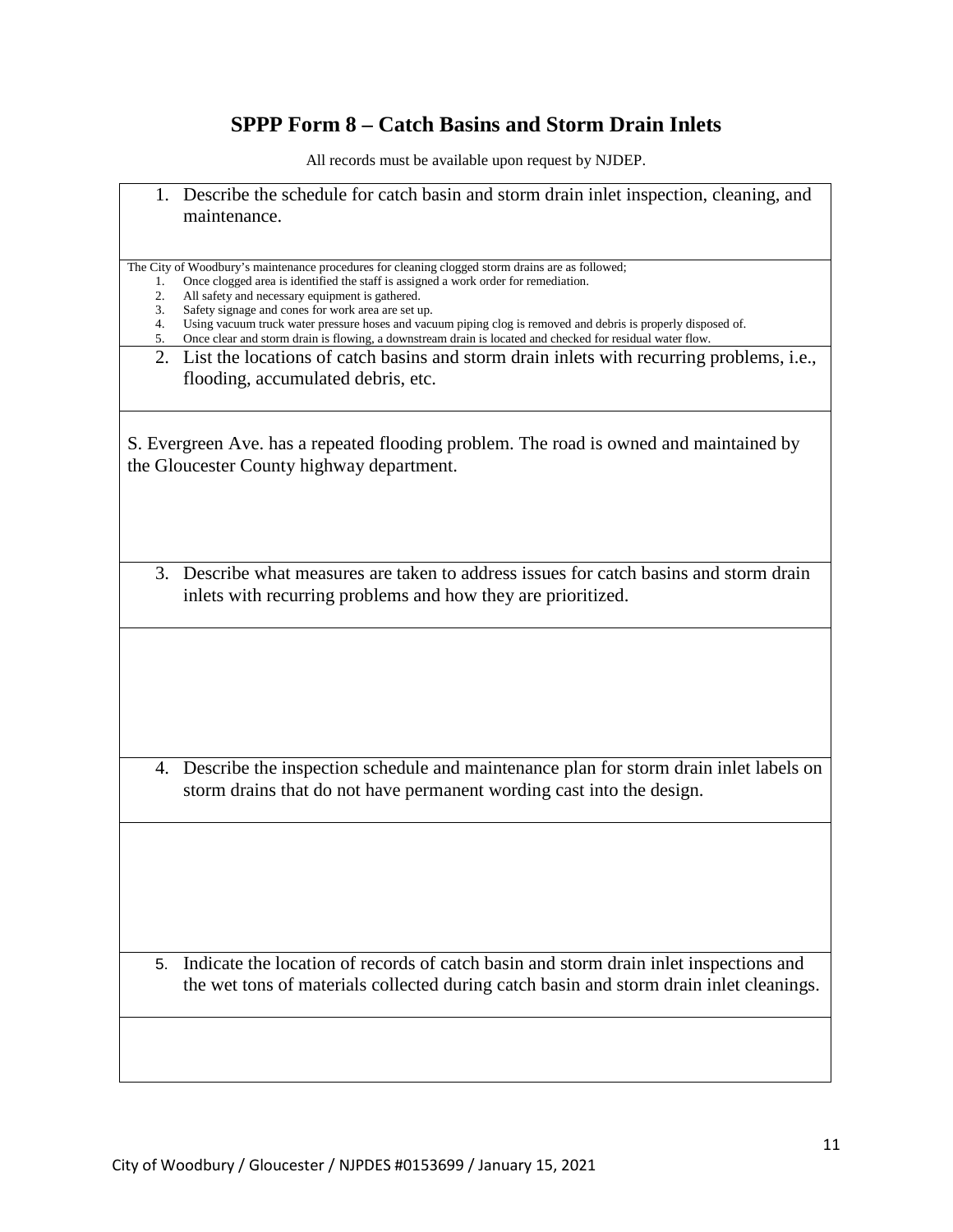## **SPPP Form 9 – Storm Drain Inlet Retrofitting**

All records must be available upon request by NJDEP.

1. Describe the procedure for ensuring that municipally owned storm drain inlets are retrofitted.

#### § 156-43**[Purpose.](https://ecode360.com/26938962?highlight=storm%20drain%20inlet%20retrofitting&searchId=7151516474533706#26938963)**

The purpose of this article is to require the retrofitting of existing storm drain inlets which are in direct contact with repaving, repairing, reconstruction, or resurfacing or alterations of facilities on private property, to prevent the discharge of solids and floatables (such as plastic bottles, cans, food wrappers and other litter) to the municipal separate storm sewer system(s) operated by the City of Woodbury so as to protect public health, safety and welfare, and to prescribe penalties for the failure to comply.

2. Describe the inspection process to verify that appropriate retrofits are completed on municipally owned storm drain inlets.

#### A.

Design engineers shall use either of the following grates whenever they use a grate in pavement or another ground surface to collect stormwater from that surface into a storm drain or surface water body under the grate.

- 1. The NJDOT bicycle safe grate, which is described in Chapter 2.4 of the NJDOT Bicycle Compatible Roadways and Bikeways Planning and Design Guidelines.
- 3. Describe the procedure for ensuring that privately owned storm drain inlets are retrofitted.

#### § 156-45**[Prohibited conduct.](https://ecode360.com/26938962?highlight=storm%20drain%20inlet%20retrofitting&searchId=7151516474533706#26938969)**

No person in control of private property (except a residential lot with one single-family house) shall authorize the repaving, repairing (excluding the repair of individual potholes), resurfacing (including top coating or chip sealing with asphalt emulsion or a thin base of hot bitumen), reconstructing or altering of any surface that is in direct contact with an existing storm drain inlet on that property, unless the storm drain inlet either:

**[A.](https://ecode360.com/26938970#26938970)** Already meets the design standard below to control passage of solid and floatable materials; or

**[B.](https://ecode360.com/26938971#26938971)**

Is retrofitted or replaced to meet the standard in § **[156-46](https://ecode360.com/26938972#26938972)** below prior to the completion of the project

4. Describe the inspection process to verify that appropriate retrofits are completed on privately owned storm drain inlets.

#### § 156-47**[Enforcement.](https://ecode360.com/26938962?highlight=storm%20drain%20inlet%20retrofitting&searchId=7151516474533706#26938986)**

This article shall be enforced by the Police Department and/or other municipal officials of the City of Woodbury.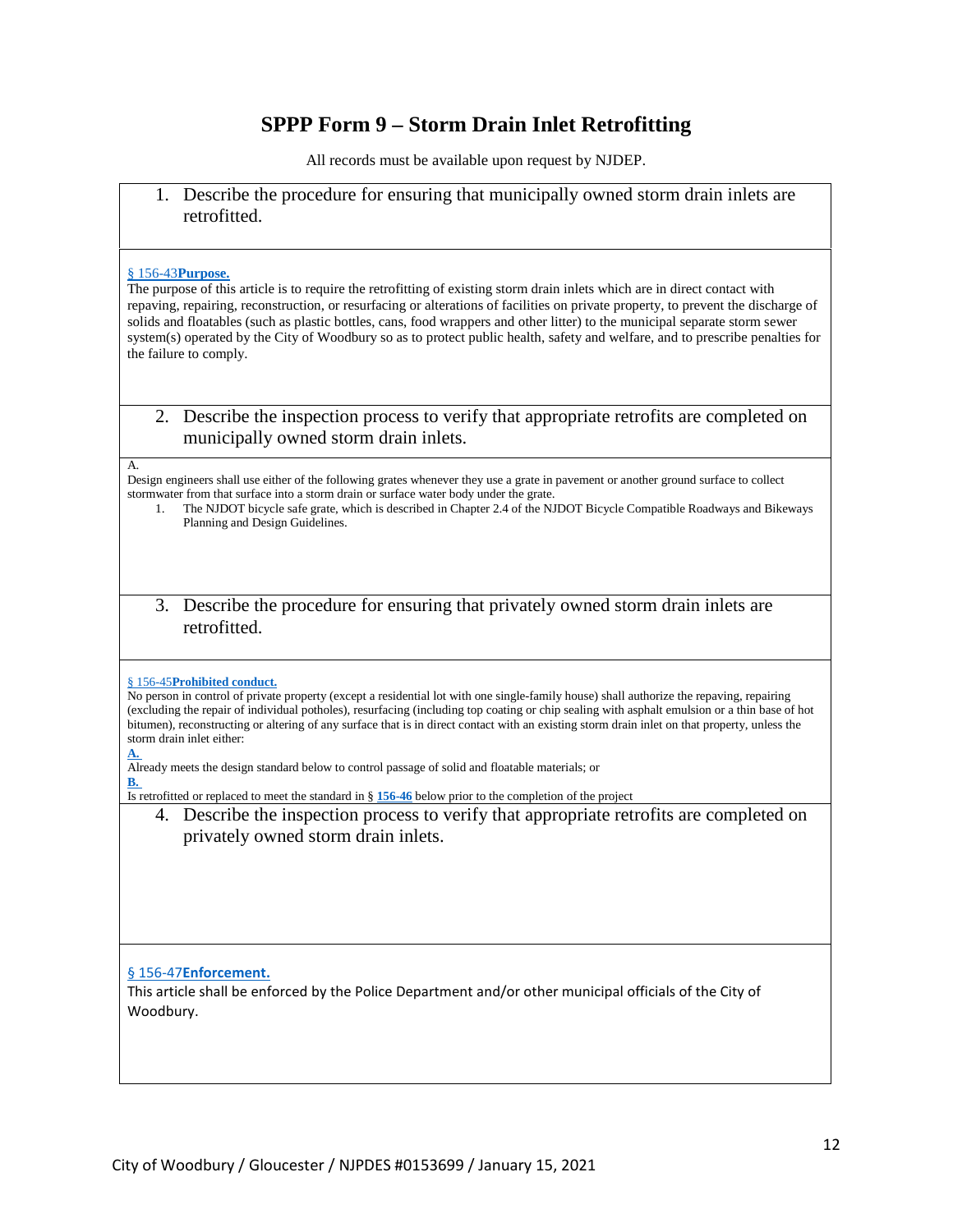## **SPPP Form 10 – Municipal Maintenance Yards and Other Ancillary Operations**

All records must be available upon request by NJDEP.

*Complete separate forms for each municipal yard or ancillary operation location.*

Address of municipal yard or ancillary operation:

List all materials and machinery located at this location that are exposed to stormwater which could be a source of pollutant in a stormwater discharge:

Raw materials – None

Intermediate products – None

Final products – None

Waste materials – None

By-products – None

Machinery – Trucks, Loaders and other various pieces of equipment

Fuel – A fueling station is located at 651 S. Evergreen Ave., Woodbury, NJ 08096

Lubricants – None

Solvents – None

Detergents related to municipal maintenance yard or ancillary operations – None

Other – None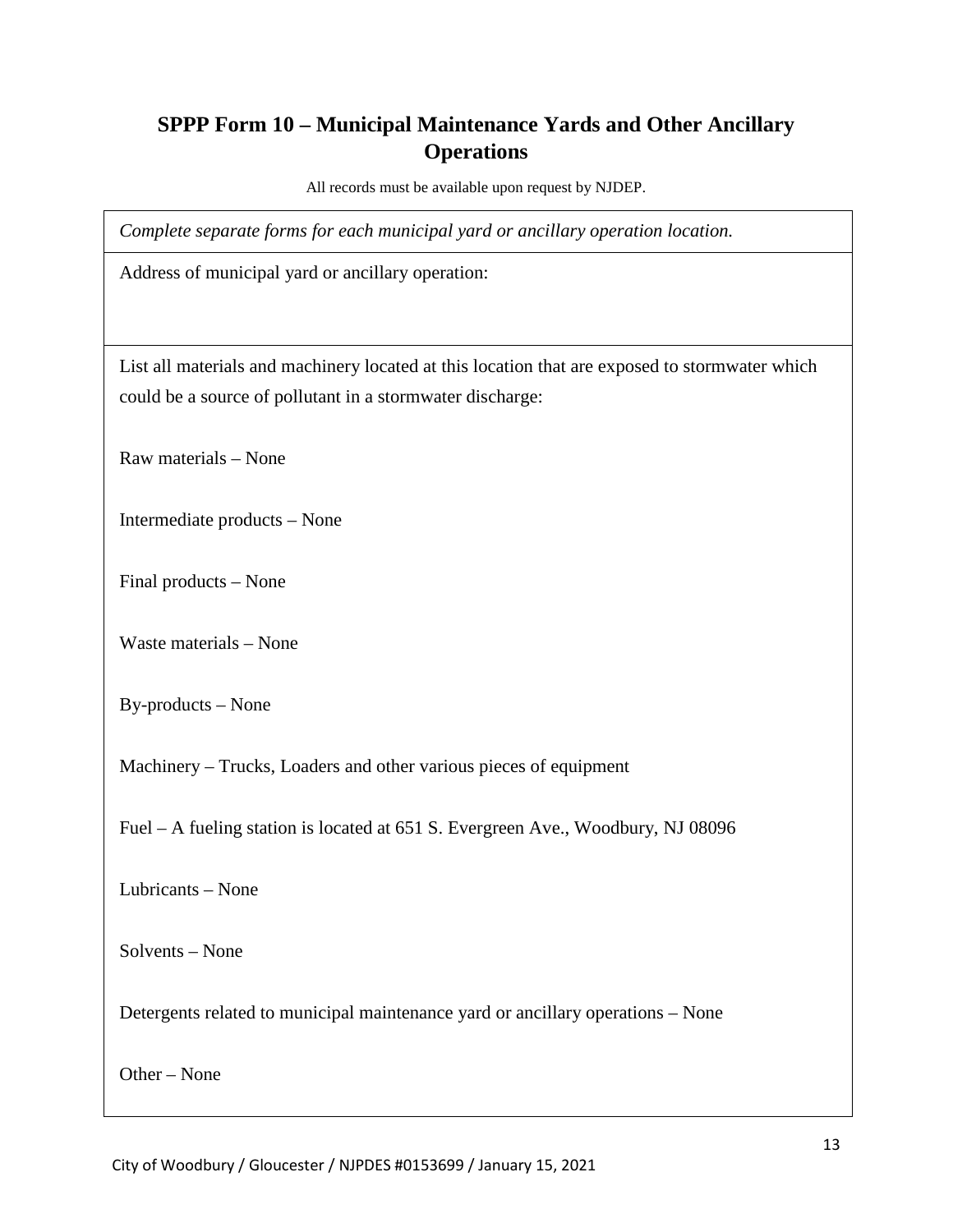For each category below, describe the best management practices in place to ensure compliance with all requirements in permit Attachment E. If the activity in the category is not applicable for this location, indicate where it occurs.

Indicate the location of inspection logs and tracking forms associated with this municipal yard or ancillary operation, including documentation of conditions requiring attention and remedial actions that have been taken or have been planned.

## 1. Fueling Operations

The City of Woodbury has two (2) underground storage tanks. Each tank is labeled with what type of fuel and CAS numbering. There are signs posted (No topping off, stay in view of fueling nozzle  $\&$  if spill – contact number). There are covered containers for wet oil rags. Located approx. 5 feet use for absorbing spilled products.

## 2. Vehicle Maintenance

All vehicle maintenance is done inside main garage. All proper safety measures are performed when working on vehicles. Records of Maintenance is kept at location. Vehicles are shut down or de-energized before work is started unless needed to run. If needed to run, Vehicle's exhaust pipe is vented to the outside of the building. All mechanics have on the proper PPE before working.

## 3. On-Site Equipment and Vehicle Washing

*See permit attachment E for certification and log forms for Underground Storage Tanks.* 

There is no vehicle washing done at the public works yard. All washing is done off site at vehicle washing facilities.

4. Discharge of Stormwater from Secondary Containment

N/A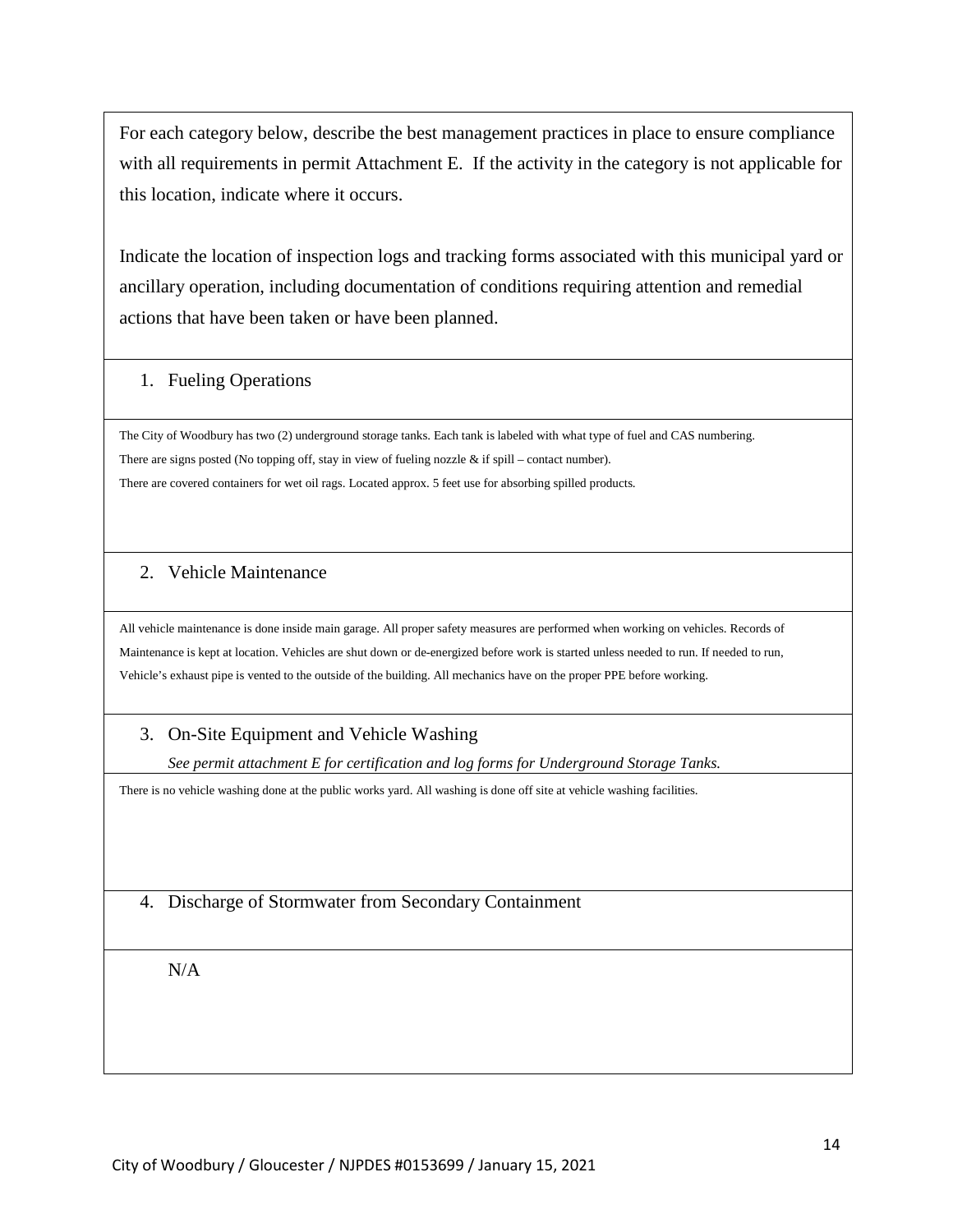5. Salt and De-Icing Material Storage and Handling

Salt and de-icing material is stored off site at a county salt shed located in West Deptford, NJ.

6. Aggregate Material and Construction Debris Storage

Products are stored outside in separate bins. This debris is separated and hauled away to various jobs or landfill.

7. Street Sweepings, Catch Basin Clean Out and Other Material Storage

Product material is stored outside in a contained storage bin. After cleaning is done of catch basin or street Sweeping, the material is unloaded in outside bin to dry and be shipped to landfill.

8. Yard Trimmings and Wood Waste Management Sites

The yard and wood materials are stored in an outside bin. The debris is off loaded to farm to be made into mulch.

9. Roadside Vegetation Management

The City of Woodbury does grass cutting to prevent the buildup of roadside vegetation.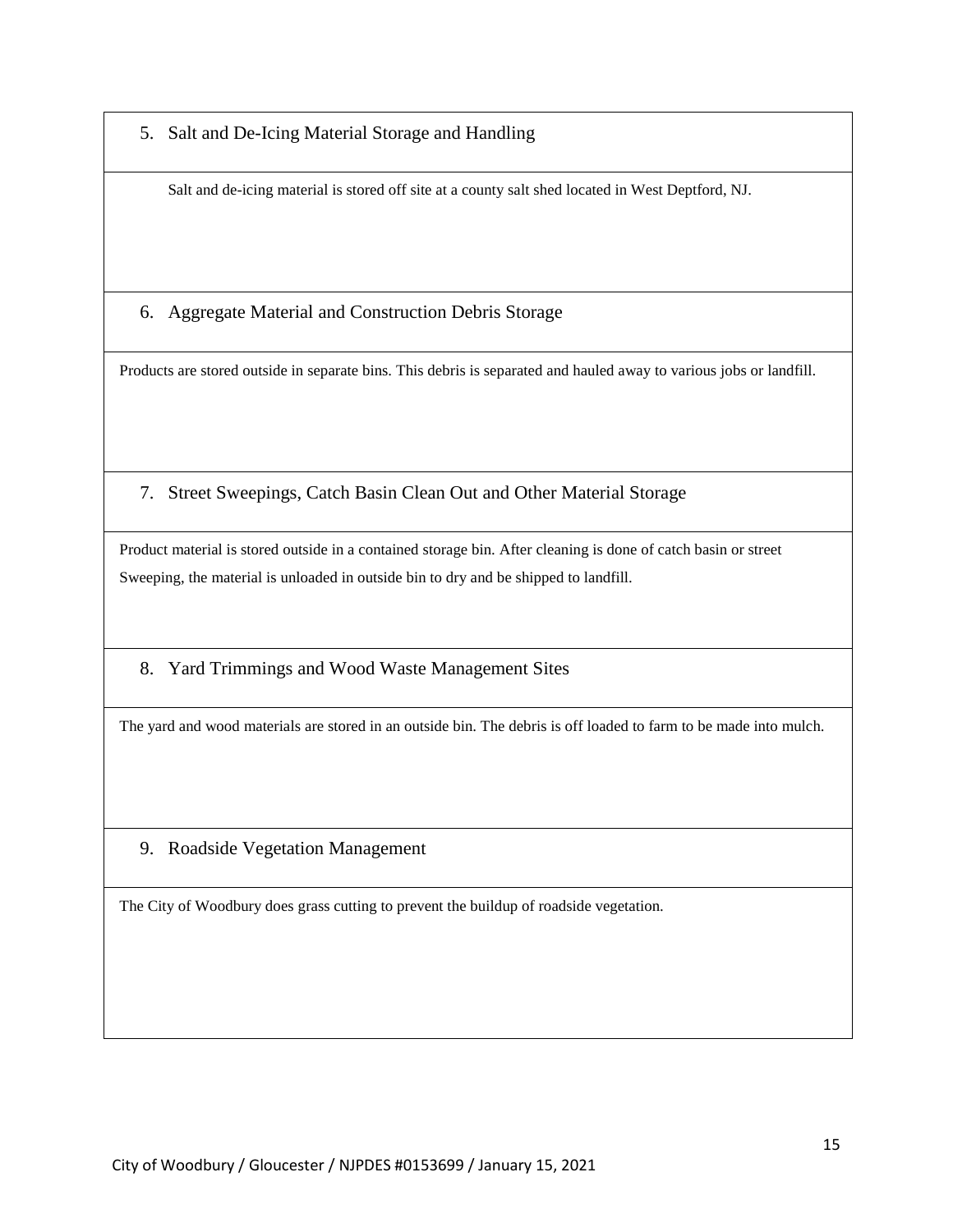## **SPPP Form 11 – Employee Training**

All records must be available upon request by NJDEP.

| A. Municipal Employee Training: Stormwater Program Coordinator (SPC) must ensure                   |
|----------------------------------------------------------------------------------------------------|
| appropriate staff receive training on topics in the chart below as required due to job duties      |
| assigned within three months of commencement of duties and again on the frequency below.           |
| Indicate the location of associated training sign in sheets, dates, and agendas or description for |
| each topic.                                                                                        |

| Topic                                                   | Frequency     | Title of trainer or office to   |
|---------------------------------------------------------|---------------|---------------------------------|
|                                                         |               | conduct training                |
| 1. Maintenance Yard Operations (including)              | Every year    | <b>Public Works</b>             |
| <b>Ancillary Operations</b> )                           |               |                                 |
| 2. Stormwater Facility Maintenance                      | Every year    | <b>Public Works</b>             |
| SPPP Training & Recordkeeping<br>3.                     | Every year    | <b>Public Works</b>             |
| <b>Yard Waste Collection Program</b><br>4.              | Every 2 years | <b>Public Works</b>             |
| <b>Street Sweeping</b><br>5.                            | Every 2 years | <b>Public Works</b>             |
| <b>Illicit Connection Elimination and Outfall</b><br>6. | Every 2 years | <b>Public Works</b>             |
| Pipe Mapping                                            |               |                                 |
| 7. Outfall Pipe Stream Scouring Detection               | Every 2 years | <b>Public Works</b>             |
| and Control                                             |               |                                 |
| <b>Waste Disposal Education</b><br>8.                   | Every 2 years | <b>Public Works</b>             |
| <b>Municipal Ordinances</b><br>9.                       | Every 2 years | Planning & Zoning Board/Council |
| 10. Construction Activity/Post-Construction             | Every 2 years | Planning & Zoning/City          |
| Stormwater Management in New                            |               | Engineer/Council                |
| Development and Redevelopment                           |               |                                 |

B. **Municipal Board and Governing Body Members Training:** Required for individuals who review and approve applications for development and redevelopment projects in the municipality. This includes members of the planning and zoning boards, town council, and anyone else who votes on such projects. Training is in the form of online videos, posted at [www.nj.gov/dep/stormwater/training.htm.](http://www.nj.gov/dep/stormwater/training.htm)

Within 6 months of commencing duties, watch *Asking the Right Questions in Stormwater Review Training Tool*. Once per term thereafter, watch at least one of the online DEP videos in the series available under Post-Construction Stormwater Management. Indicate the location of records documenting the names, video titles, and dates completed for each board and governing body member.

C. **Stormwater Management Design Reviewer Training:** All design engineers, municipal engineers, and others who review the stormwater management design for development and redevelopment projects on behalf of the municipality must attend the first available class upon assignment as a reviewer and every five years thereafter. The course is a free, two-day training conducted by DEP staff. Training dates and locations are posted at [www.nj.gov/dep/stormwater/training.htm.](http://www.nj.gov/dep/stormwater/training.htm) Indicate the location of the DEP certificate of completion for each reviewer.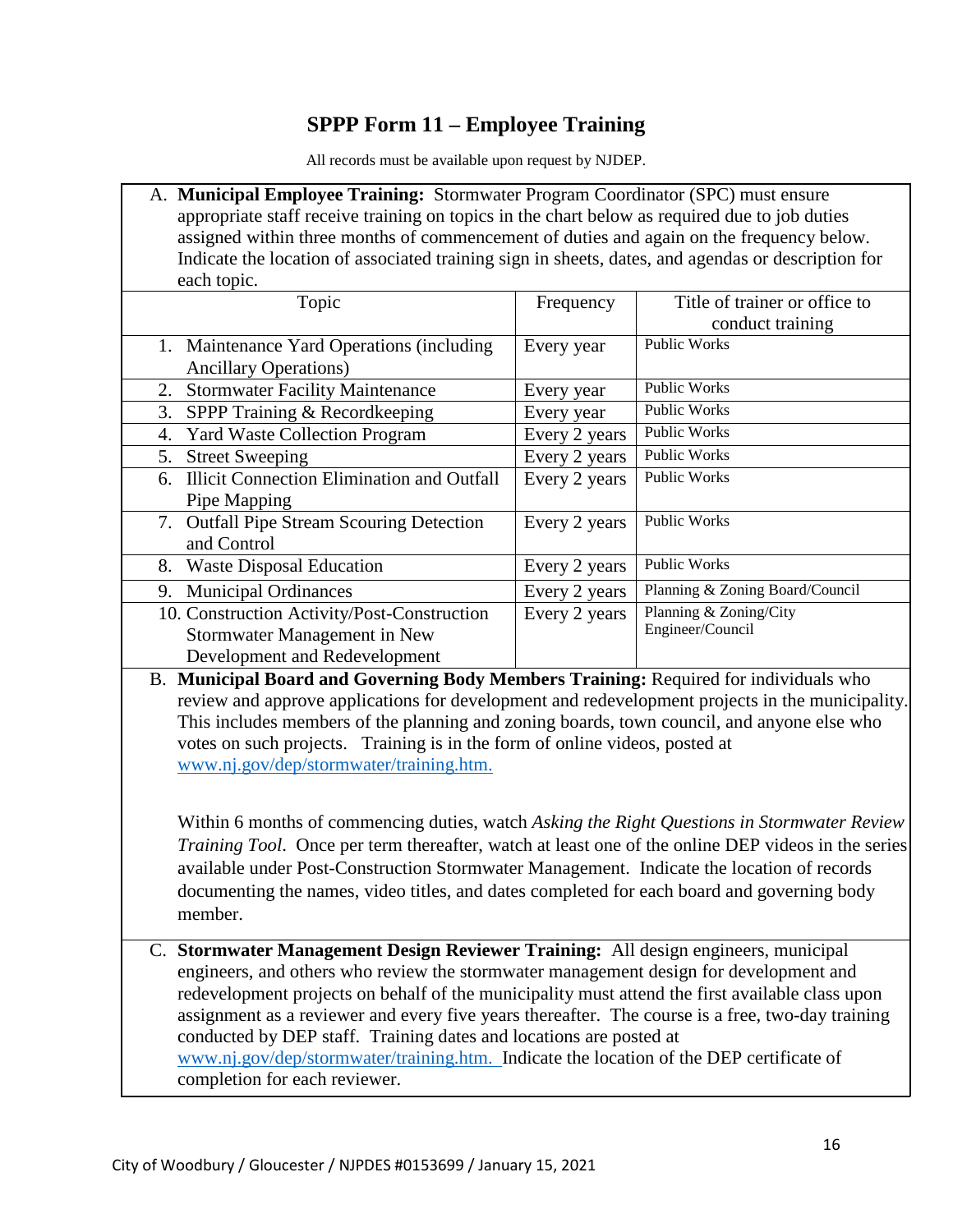## **SPPP Form 12 – Outfall Pipes**

All records must be available upon request by NJDEP.

1. **Mapping:** Attach an image or provide a link to the most current outfall pipe map. Maps shall be updated at the end of each calendar year.

*Note that ALL maps must be electronic by 21 Dec 2020 via the DEP's designated electronic submission service. For details, see [http://www.nj.gov/dep/dwq/msrp\\_map\\_aid.htm.](http://www.nj.gov/dep/dwq/msrp_map_aid.htm)*

2. **Inspections:** Describe the outfall pipe inspection schedule and indicate the location of records of dates, locations, and findings.

Seasonal outfall inspections are performed. Removal of debris, erosion repairs, grass cutting. Stone replacement, ect.

3. **Stream Scouring:** Describe the program in place to detect, investigate and control localized stream scouring from stormwater outfall pipes. Indicate the location of records related to cases of localized stream scouring. Such records must include the contributing source(s) of stormwater, recommended corrective action, and a prioritized list and schedule to remediate scouring cases.

No stream scouring detected during last inspection.

If sites with stream scouring is found they are placed on a prioritized list and repairs to be made.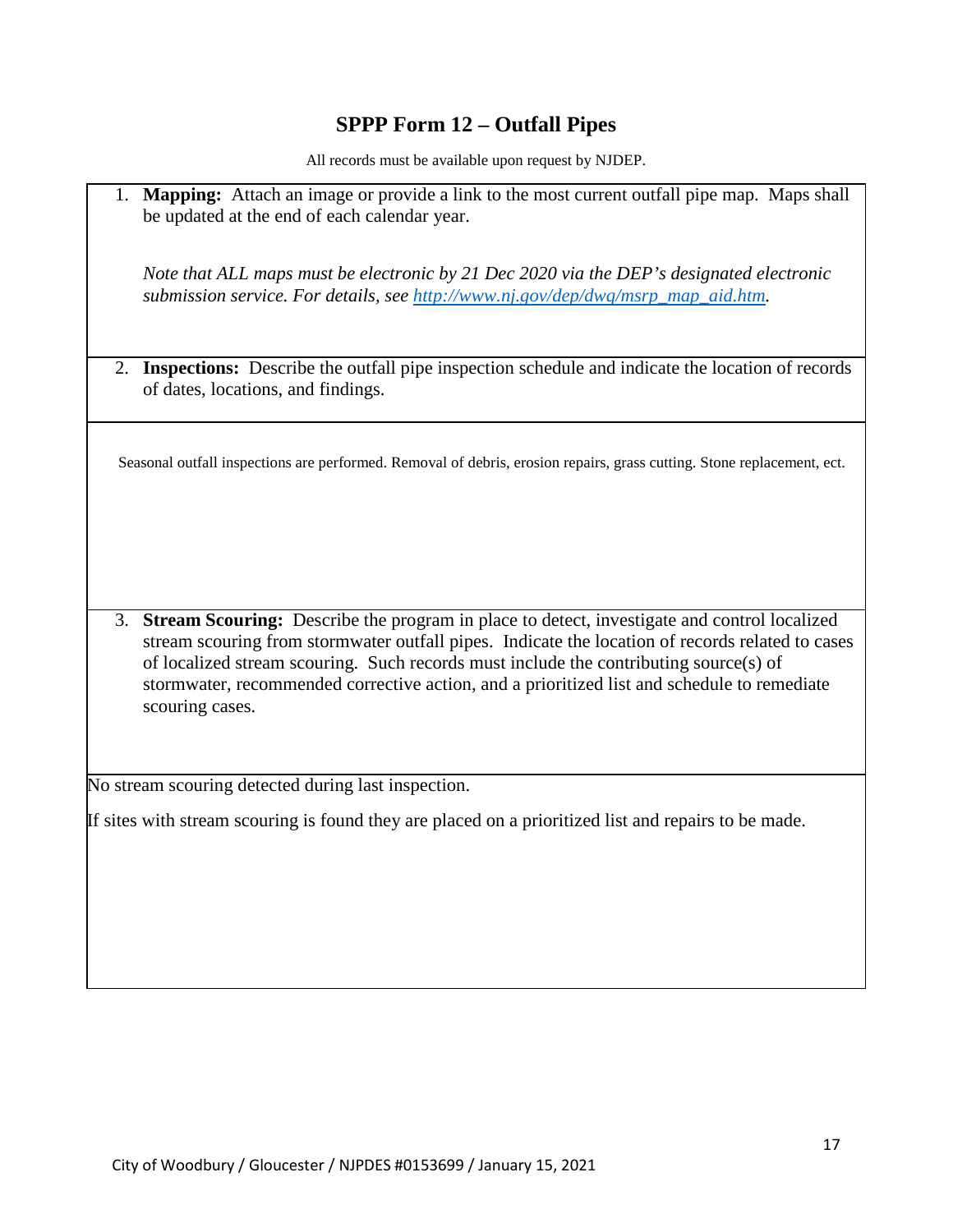4. **Illicit Discharges:** Describe the program in place for conducting visual dry weather inspections of municipally owned or operated outfall pipes. Record cases of illicit discharges using the DEP's Illicit Connection Inspection Report Form [\(www.nj.gov/dep/dwq/tier\\_a\\_forms.htm\)](http://www.nj.gov/dep/dwq/tier_a_forms.htm) and indicate the location of these forms and related illicit discharge records.

*Note that Illicit Connection Inspection Report Forms shall be included in the SPPP and submitted to DEP with the annual report.* 

If dry weather flow is evident during field logging, the field crew will test outfalls for surfactants. If positive, the field crew will test for ammonia and potassium to determine if the source is potentially sanitary sewage. If surfactants are negative, the field crew will test for water treatment chemicals, such as, chlorine to determine if the source is potentially a broken water pipe.

#### § [156-38Definitions.](https://ecode360.com/11414388?highlight=illicit%20connection&searchId=7160601305420879#11414390)

For the purpose of this article, the following terms, phrases, words, and their derivations shall have the meanings stated herein unless their use in the text of this article clearly demonstrates a different meaning, When not inconsistent with the context, words used in the present tense include the future, words used in the plural number included the plural number. The word "shall" is always mandatory and not merely directory. The definitions below are the same as or based on corresponding definitions in the New Jersey Pollutant Discharge Elimination System (NJPDES) rules at N.J.A.C. 7:14A-1.2.

#### [DOMESTIC SEWAGE](https://ecode360.com/11414391#11414391)

Waste and wastewater from humans or household operations.

#### [ILLICIT CONNECTION](https://ecode360.com/11414392#11414392)

Any physical or nonphysical cooling water, process wastewater, or other industrial waste (other than stormwater) to the municipal separate storm sewer system operated by the City of Woodbury, unless that discharge is authorized under a NJPDES permit other than the Tier A Municipal Stormwater General Permit (NJPDES Permit Number NJ0141852). Nonphysical connections may include, but are not limited to, leaks, flows, or overflows into the municipal separate storm sewer system.

#### § [156-39Prohibited conduct.](https://ecode360.com/11414388?highlight=illicit%20connection&searchId=7160601305420879#11414400)

No person shall discharge or cause to be discharge through an illicit connection to the municipal separate storm sewer system operated by the City of Woodbury any domestic sewage, noncontact cooling water, process wastewater, or other industrial waste (other than stormwater).

#### § [156-40Enforcement.](https://ecode360.com/11414388?highlight=illicit%20connection&searchId=7160601305420879#11414401)

This article shall be enforced by the Police Department and/or other municipal officials of the City of Woodbury.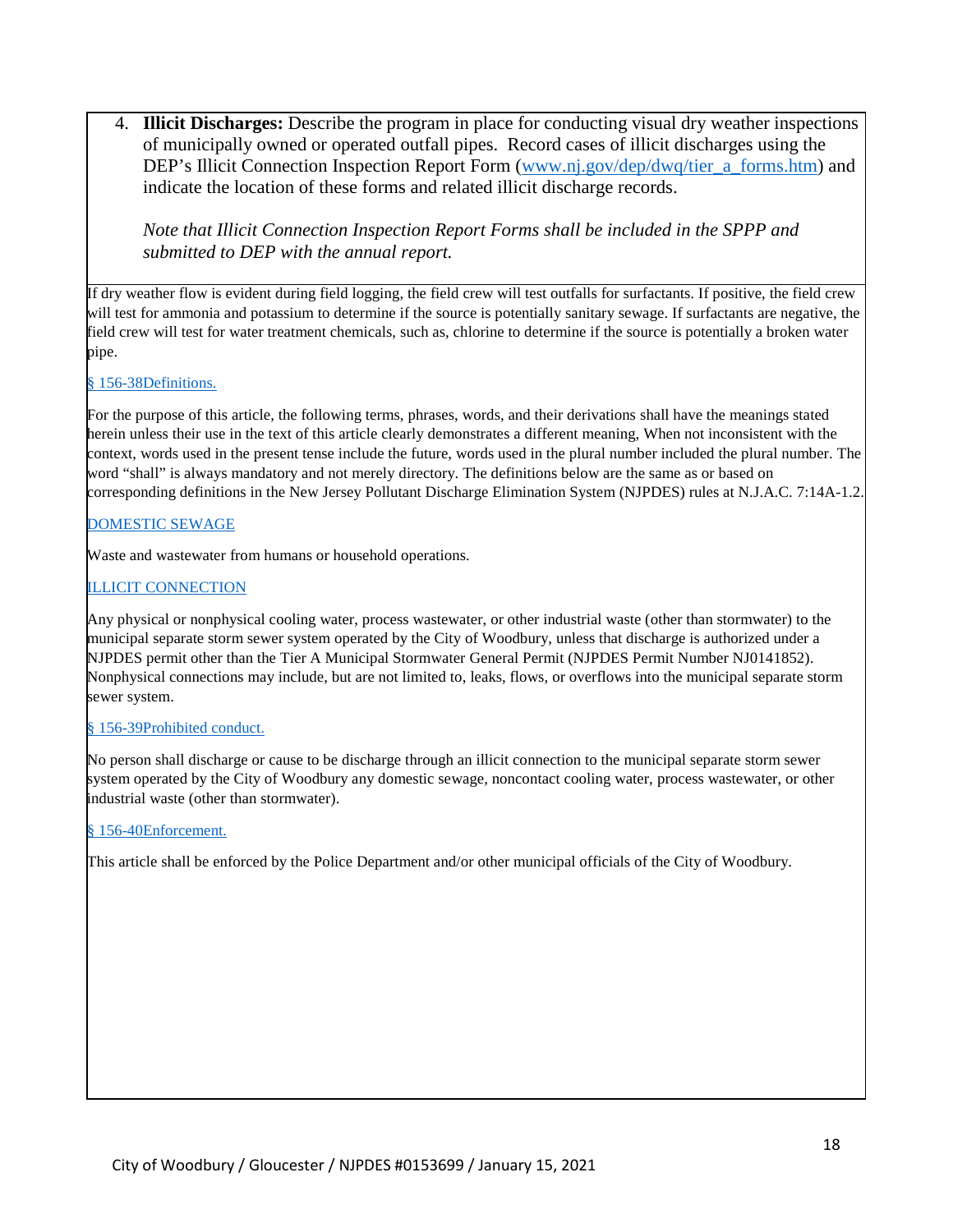# **SPPP Form 13 – Stormwater Facilities Maintenance**

|    | 1. Detail the program in place for the long-term cleaning, operation and maintenance of each<br>stormwater facility owned or operated by the municipality.                                                                                                                                                 |
|----|------------------------------------------------------------------------------------------------------------------------------------------------------------------------------------------------------------------------------------------------------------------------------------------------------------|
|    | Annual outfall inspections are performed. Removal of debris, erosion repairs, grass cutting<br>And stone repair.                                                                                                                                                                                           |
|    |                                                                                                                                                                                                                                                                                                            |
|    |                                                                                                                                                                                                                                                                                                            |
|    | 2. Detail the program in place for ensuring the long-term cleaning, operation and maintenance of<br>each stormwater facility NOT owned or operated by the municipality.                                                                                                                                    |
|    | Any facility not owned by municipality is required to do regular cleaning of stormwater facility or<br>facilities on an as needed basis.                                                                                                                                                                   |
| 3. | Indicate the location(s) of the Stormwater Facilities Inspection and Maintenance Logs listing the<br>type of stormwater facilities inspected, location information, inspection dates, inspector<br>name(s), findings, preventative and corrective maintenance performed.                                   |
|    | Note that maintenance activities must be reported in the annual report and records must be available upon request. DEP<br>maintenance log templates are available at http://www.nj.gov/dep/stormwater/maintenance_guidance.htm (select specific<br>logs from choices listed in the Field Manuals section). |
|    | Additional Resources: The NJ Hydrologic Modeling Database contains information and maps of stormwater management<br>basins. To view the database map, see https://hydro.rutgers.edu. To download data in an Excel format, see<br>https://hydro.rutgers.edu/public_data/.                                   |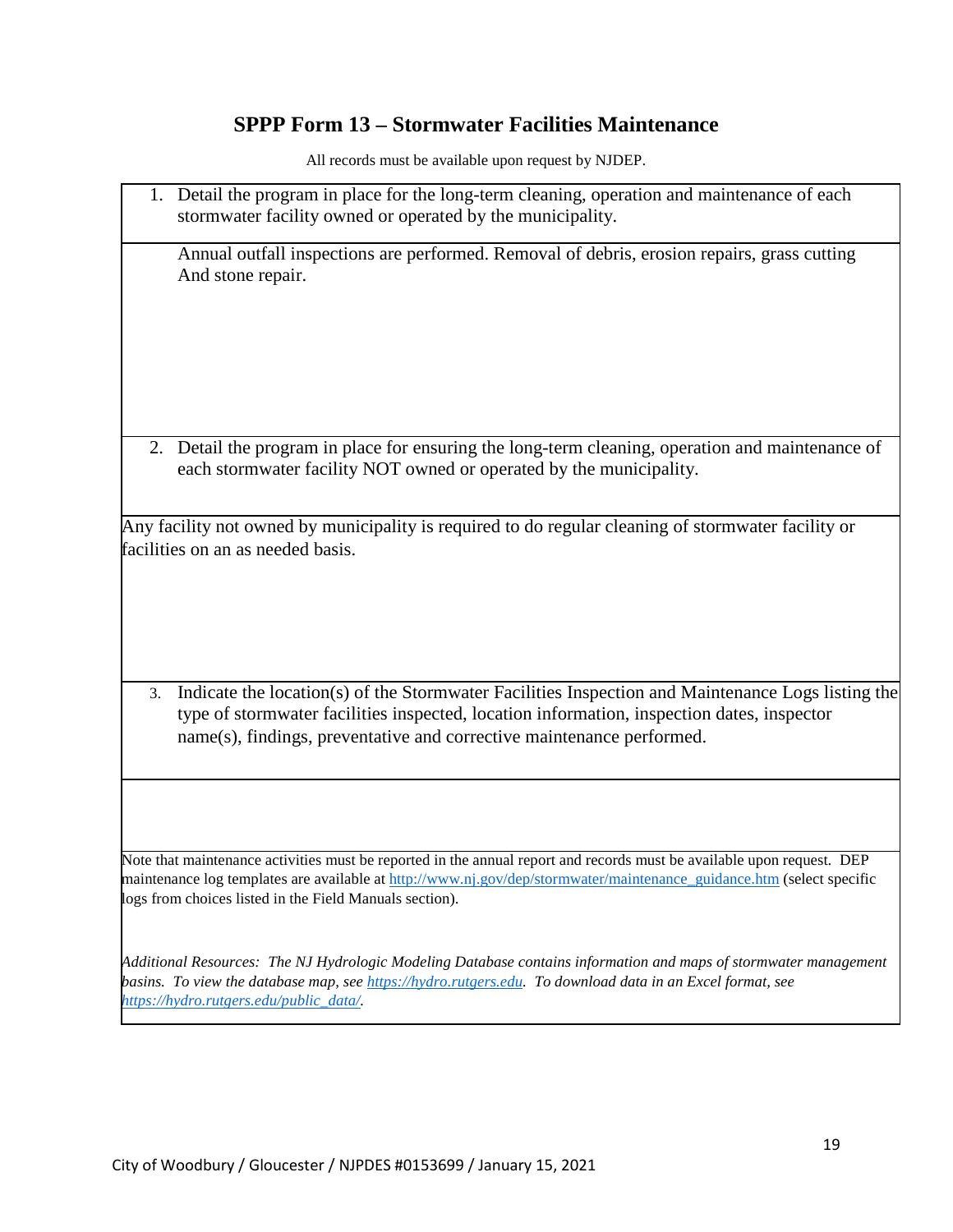# **SPPP Form 14 – Total Maximum Daily Load Information**

| 1. Using the Total Maximum Daily Load (TMDL) reports provided on<br>www.nj.gov/dep/dwq/msrp-tmdl-rh.htm, list adopted TMDLs for the municipality, parameters<br>addressed, and the affected water bodies that impact the municipality's MS4 program. |
|------------------------------------------------------------------------------------------------------------------------------------------------------------------------------------------------------------------------------------------------------|
|                                                                                                                                                                                                                                                      |
|                                                                                                                                                                                                                                                      |
|                                                                                                                                                                                                                                                      |
|                                                                                                                                                                                                                                                      |
| 2. Describe how the permittee uses TMDL information to prioritize stormwater facilities<br>maintenance projects and to address specific sources of stormwater pollutants.                                                                            |
|                                                                                                                                                                                                                                                      |
|                                                                                                                                                                                                                                                      |
|                                                                                                                                                                                                                                                      |